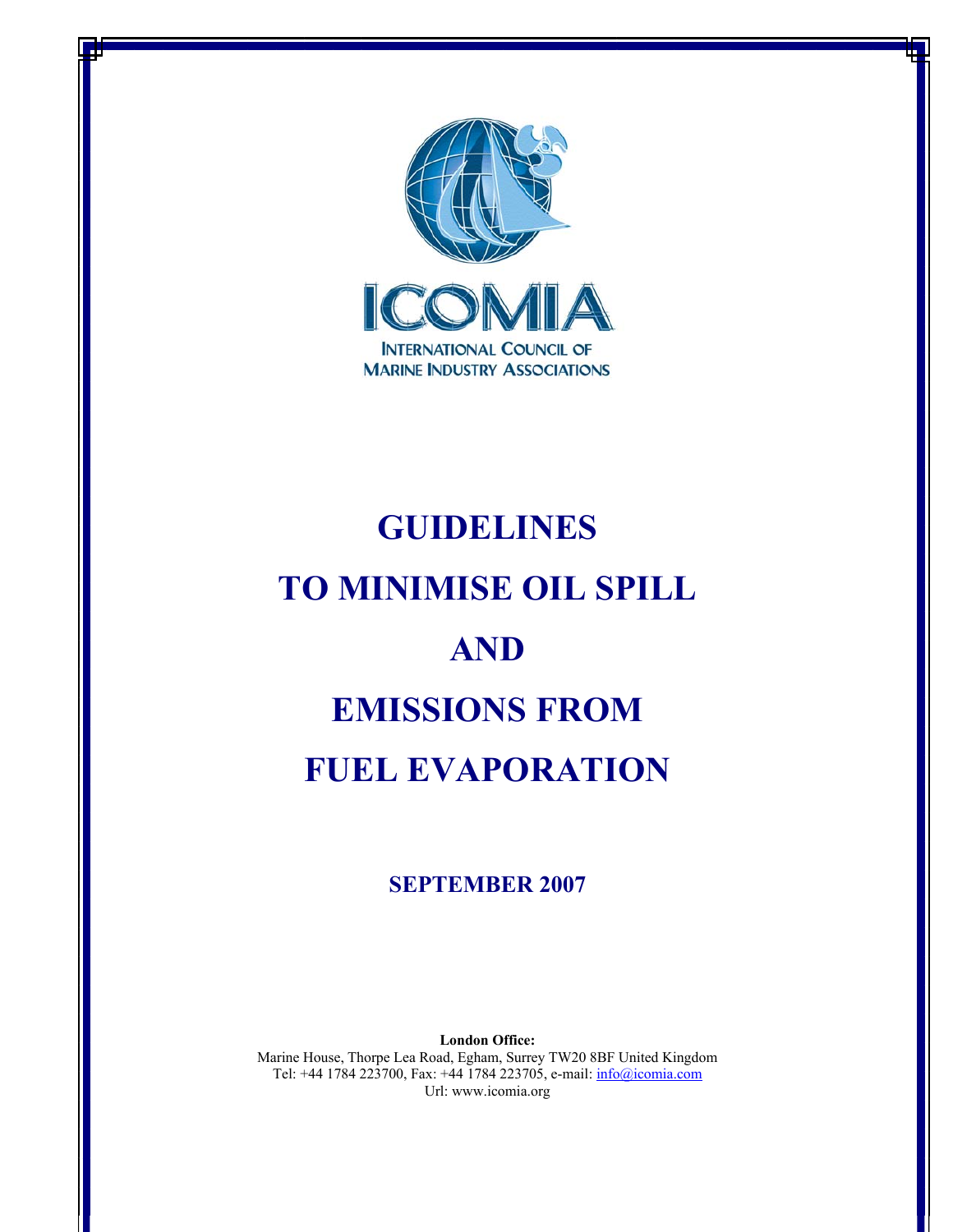# **GUIDELINES TO MINIMISE OIL SPILL AND EMISSIONS FROM FUEL EVAPORATION**

### **SEPTEMBER 2007**

#### **Contents:**

|     |                                                                    | Page:        |
|-----|--------------------------------------------------------------------|--------------|
|     | Introduction                                                       |              |
| П.  | Legislation, standards and regulations                             |              |
| Ш.  | How can the industry contribute to minimise fuel evaporation?      | $\mathbf{R}$ |
| IV. | How can the industry contribute to minimise spill from the bilges? |              |
| V.  | What can marinas and pump stations do to minimise spill?           |              |
| VI. | What guidance may the industry provide to boat users?              | b            |
| VH  | Conclusion                                                         |              |

#### **I. Introduction:**

As stated in the ICOMIA Sustainable Boating Strategy document, a main objective of the organisation is to establish 'environmental care' as a core value of the recreational boating industry. This implies the industry is committed to minimize possible harm to the environment.

Businesses as well as individuals are responsible for complying with environmental regulations and for preventing pollution of air, land and water. To avoid being driven by legislation, it is important for the industry to be proactive by self-regulating.

Although the consequences of spill of oil and fuel, and emissions from fuel evaporation from recreational craft may be minimal in comparison with similar spills caused by for instance ships and ship wrecks leaking e.g. large amounts of crude oil, it is important the boat industry is demonstrating a high level of environment responsibility.

## **II. Legislation, standards and regulations:**

#### Australia:

In March 2003 the Transport SA, Marine Group, issued the "Refuelling Guidelines" as part of their "Protecting Our Coastal Waters" campaign "Doing it better". In Australia diffusion through hoses and containers is regarded as being minute compared with careless handling and spillage from for instance worn hoses. Thus the said document is concentrating on the process of refuelling, stating for example that "Only when refuelling on shore is not possible should over-water refuelling be considered an option." The document gives recommendations to be followed before refuelling, during refuelling and after refuelling while focussing as much on safety as on environmental issues specifying

- best practice: "Sealed coupling used for refuelling from wharf dispenser or road tanker",
- better practise: "Refuelling by hand dispenser absorbent cloth ready at hand", and
- least preferred: "Decanting of fuel by hand increases the chance of spillage".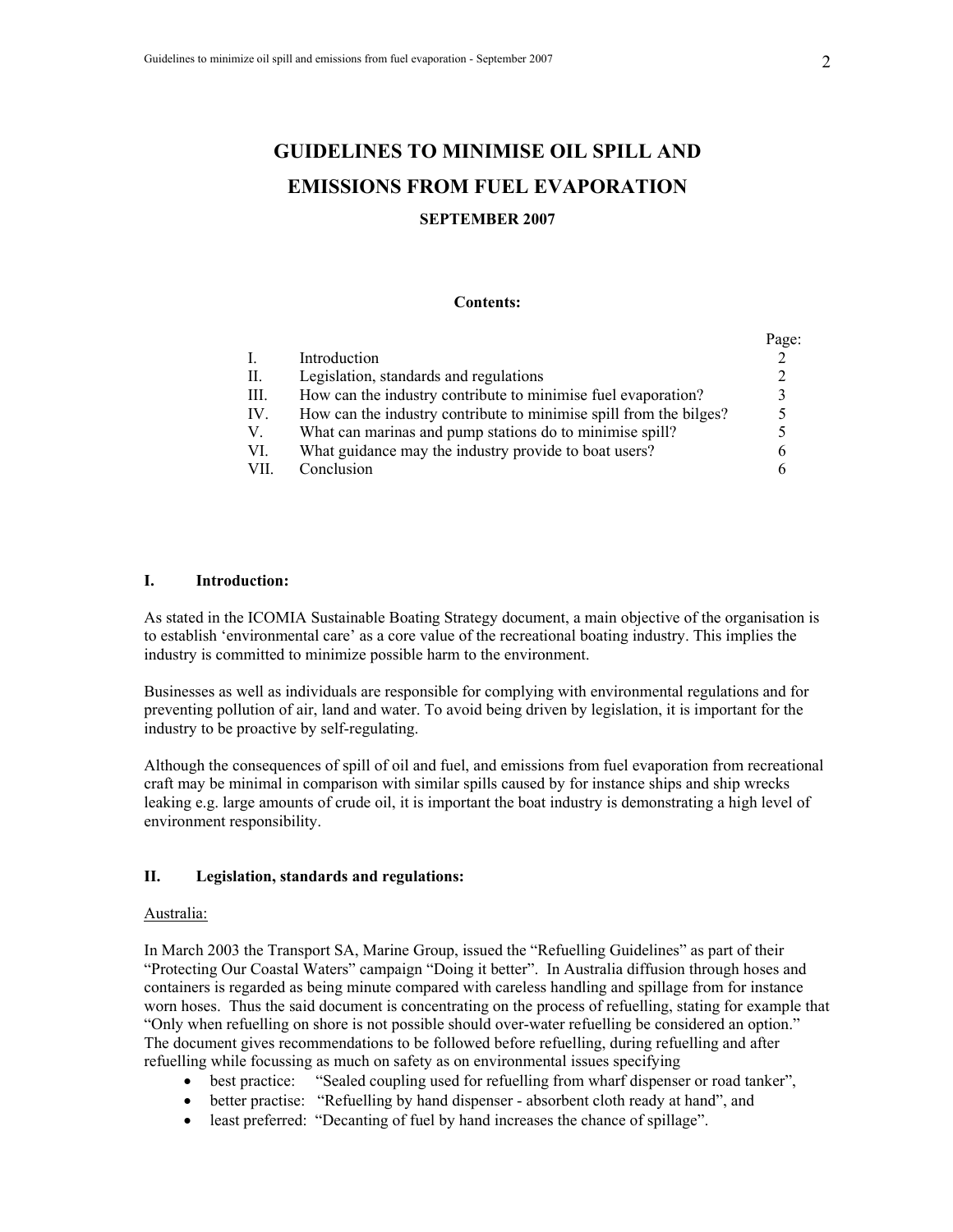# USA:

In 1972 The Clean Water Act (CWA) was signed into law (subsequently amended in 1987) regulating discharges of bilge water for all vessels in navigable U.S. waters, prohibiting all *discharge of oil or hazardous substances into or upon the navigable waters of the United States, adjoining shorelines, or into or upon the waters of the contiguous zone.* 

On April 3 2007 the Environment Protection Agency (EPA) published their proposed rules for "Control of Emissions of Air Pollution From Locomotive Engines and Marine Compression-Ignition Engines Less than 30 litres per Cylinder". On April 17 2007 the Agency published their proposal for "Control of Emissions from Nonroad Spark-Ignition Engines and Equipment" focussing on new engines with the intention of substantially reducing emissions. While the former is concentrating on exhaust emissions, the latter 280 pages document includes proposals for "Evaporative Emissions Standards". The document proposes limits on *Fuel Line Permeation*, on *Fuel Tank Permeation* (fuel tank permeation may occur through the panels of fuel tanks fabricated from other materials than metal e.g. polymers), on *Diurnal Emissions*, on *Diffusion*, as well as an outline of *Requirements Related to Refuelling.* The proposal includes for instance requirements for fuel hoses having a permeation rate of maximum 15  $g/m<sup>2</sup>$ . EPA proposes the new standards be implemented during the period 2009 - 2013. For full document see <http://www.epa.gov/otaq/regs/nonroad/marinesi-equipld/nprmpreamble.pdf>.

#### Europe:

To minimize spill and evaporation of fuel and oil, clause 5.8 of the EU Recreational Craft Directive (RCD) requires that *Craft shall be constructed so as to prevent accidental discharge of pollutants (oil, fuel, etc.) overboard.* 

This requirement is further elaborated by two of the harmonized standards supporting the RCD:

ISO 10088:2006 on permanently installed fuel systems, Clause 5.1.5: *The fuel filling system shall be designed so that accidental fuel spill does not enter the craft or the environment when it is in its static position"*  and ISO 7840 on Fire-resistant fuel hoses, Clause 5.7: *A permeation rate shall be tested ... and be classified in the following way: Type 1 shall be hoses with a permeation rate of 100 g/m<sup>2</sup> or less per 24 h. Type 2 shall be hoses with a permeation rate of 300*  $\frac{g}{m^2}$  *or less per 24 h.* 

While the harmonized standards supporting the EU Recreational Craft Directives specify ways to fulfil the Directive's minimum requirements, the *international* (ISO) standards from which they originate do not have the same power outside the EU. Nevertheless they are giving relevant and important information.

## **III. How can industry contribute to minimise fuel evaporation?**

Fuel evaporation is far greater for petrol than for diesel oil (in the USA neither EPA nor California have plans to regulate evaporate emissions from *diesel* fuel systems). According to a recent study carried out by TNO (Netherlands Organisation for Applied Scientific Research), as far as recreational craft are concerned *evaporation* is equivalent to between 12% and 20% of the average exhaust emission of hydro carbons (HC). This ratio will increase dramatically as a result of on-going development programs which will bring average HC exhaust emissions down from 24.6 kgs per annum per boat to 3.0 kgs per annum, while average figures related to evaporation remains at a level of between 3 and 5 kgs per annum.

Some sources of evaporative emissions are related to engines and fuel systems, some of them refer to the design of the engines and their breathing system, some are related to the fuel systems fitted by the boat manufacturer, and a few of them are in the hands of the boats' operators such as maintenance routines and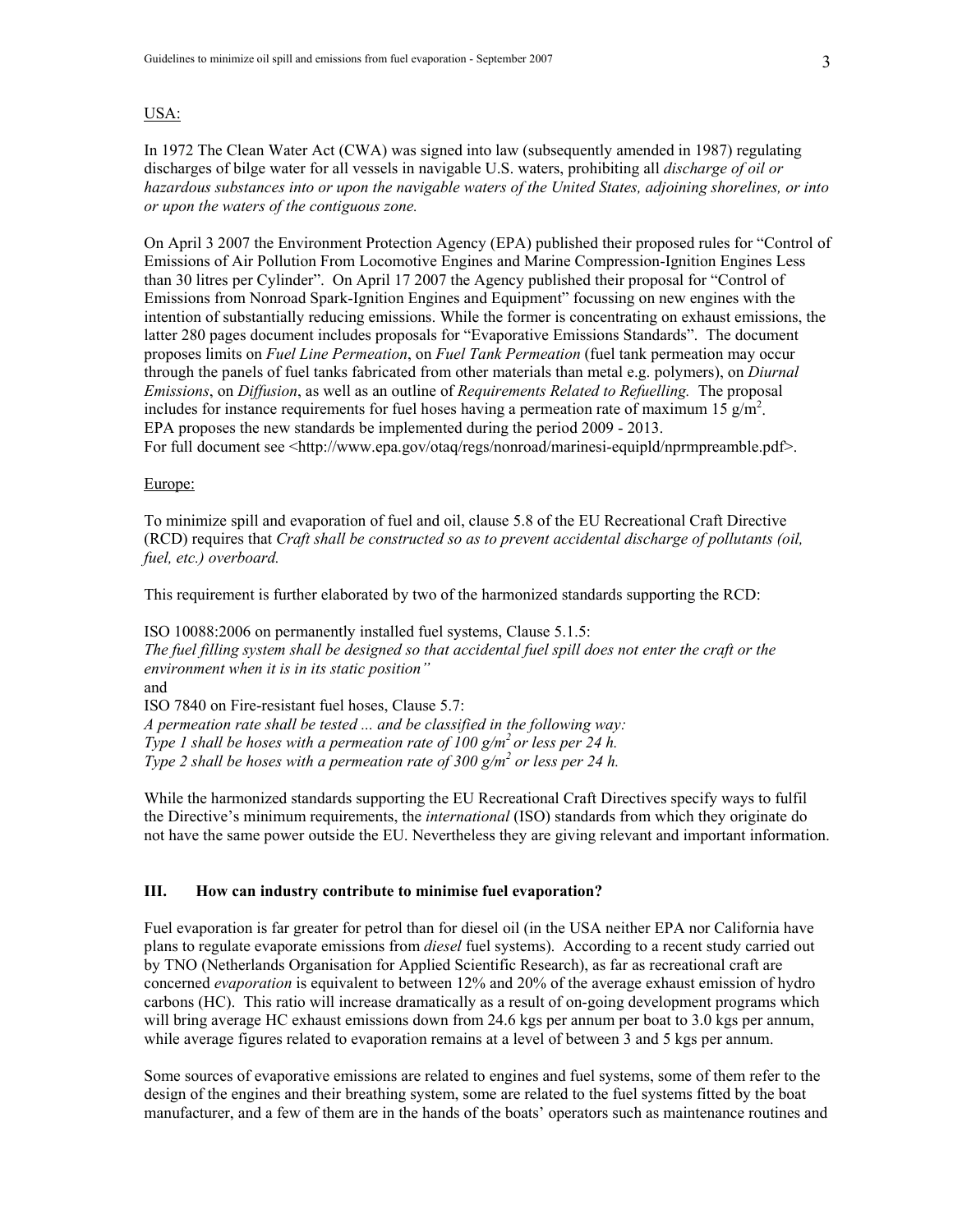keeping the fuel lines tight. The following engine and fuel system related causes are important contributors to evaporative emissions:

- a. Crankcase losses
- b. Fuel hose permeation
- c. Tank permeation losses
- d. Diurnal breathing losses from the fuel tank
- e. Refuelling losses.
- a. *Crankcase losses (re. engine design):*

 This category of losses origins from the "blow-by" of combustion gases past the piston into the crankcase. To prevent pressure build-up, the crankcase is ventilated to the outside. When the engine is operating, the atmosphere inside the crankcase is saturated with hydro carbons (HC). Because of ventilation this HC mist is emitted to the atmosphere. To minimize emission, the crankcase ventilation is rerouted into the inlet system to take part in the combustion process. Thus the crankcase losses are almost non-existent and are no longer regarded an issue.

b. *Fuel hose permeation (re. installation of fuel lines):*

 Because of differences in molecular structure petrol will permeate with slightly less resistance than diesel. However, the difference is small and normally not recognised. Hose permeation is dependent on the fuel hose material. At present permeation levels are normally between 100 grams and 200 grams per square metre per 24 hours at 23 degrees C. The relevant clause of ISO 7840 is quoted in Section II. However, hose materials are available that would reduce permeation rate to 15  $g/m^2$  per 24 hours without making the hoses too stiff and resistant to bending to be practical. In the USA many boat builders are already using such low permeation hoses. The inside of the hose may have a permeation resistant barrier based on for instance polyamide or fluor modified polymers. However, in case of engine room fire the toxicity of emissions is badly influenced by the presence of fluor. The increase in cost compared with "standard" hoses varies with the materials used and the hose construction. With reference to the situation in USA, price difference may be small. However, a price increase of between 40% and 50% is indicated by a major European manufacturer.

 Whenever possible the industry should specify fuel hoses with the lowest possible permeation rate.

c. *Tank permeation losses (re. tank manufacture):*

 Fuel tanks made of plastics are being fitted into an increasing number of craft. Rotation moulded polyethylene seems a preferred material. However, early versions of tanks made of thermoplastics proved to be permeable to HCs and the resulting evaporative losses were rather high. The automotive industry has carried out comprehensive research to minimize the problem, and treatment with special coatings provides the necessary barrier.

 Boat manufacturers fitting fuel tanks made of plastics materials should ascertain that the tank construction and the material used do prevent permeation.

d. *Diurnal breathing losses from the tank (re. fuel system):*

 Variation of temperature (for instance by day and night) causes the air inside the fuel tank to expand and contract. This brings about an outward flow of air/fuel vapour mixture during warming-up and an induction of ambient air during cooling down. This natural "breathing" causes emission of hydrocarbons. One way to avoid this emission is to let the tank breath over a vapour recovery system such as a "carbon canister", i.e. a canister filled with active carbon which in turn is purged during engine operation by returning the flow direction from the ambient atmosphere through the canister into the engine intake system to combust the hydrocarbons in the engine's combustion chamber. The EPA (USA) claims that a system as outlined may result in a reduction in evaporative losses in the order of 60%. According to EPA carbon canisters are one technology that manufacturers may use to meet the strict diurnal emission standards in California.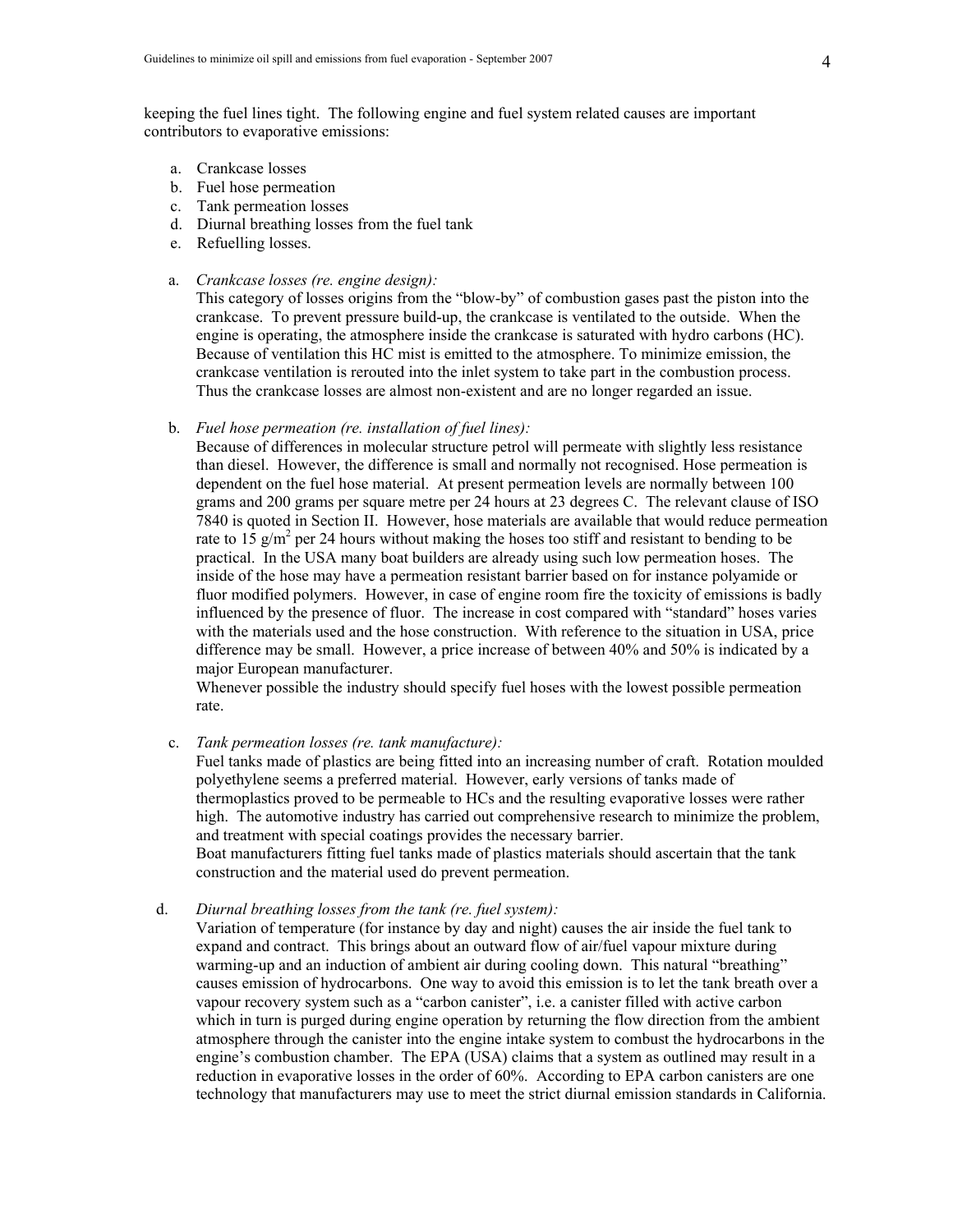However, before general acceptance the USCG will need to work through all installation issues related to canisters. This includes developing clear instructions that will ensure that the evaporative emissions controls are installed properly and will not compromise the safety of the vessel. These efforts will take time and an implementation date beyond 2010 is necessary. The USCG also recognizes that the recreational marine industry will require a great deal of training to ensure proper and safe installation of canisters.

e1. *Refuelling losses (re. fuel system):*

 When the fuel tank is refilled, air mixed with fuel is driven out of the tank through the vent pipe and/or the fuel fill pipe while it is replaced by the liquid of the fuel. Various types of vapour recovery systems have been looked into, but practical difficulties are hard to overcome. The introduction of canisters as mentioned above (d) may be a feasible way to minimize refuelling losses.

 The industry should be aware of the negative impact of refuelling losses and of the possibility of fitting canisters to recover these losses (see above).

e2. *Avoiding spill when refuelling (re. boat design):* 

Fuel fill lines, deck plates and tank breather vents must be designed and arranged to avoid spill when refuelling and when the vessel is entering rough water immediately after the tanks have been topped up.

Decks should be designed to ensure fuel spill from overfilling can be properly collected and taken care of.

# **IV. How can industry contribute to minimise oil and fuel spill from the bilges?**

Contaminated water should never be discharged into any watercourse. Consequently recreational craft must be designed and laid out to make sure such discharge is avoided.

Particular attention must be paid to checking that bilge water which might contain for instance lubricants, oil spill, cooling water and leak water from propeller shafts etc. is collected to be delivered to dedicated treatment facilities on shore. Detergents or emulsifiers must not be used in bilge water.

When automatic bilge pumps are fitted where the water may be contaminated, it is important the water be pumped into a special holding tank or container and *not* over board. Oil absorbent pads may be provided.

The industry must provide relevant information to the boat owners and boat users to make sure contaminated bilge water is properly taken care of.

# **V. What can marinas and pump stations do to minimise oil spill and fuel evaporation?**

Marinas and pump stations must be aware of the following main reasons for fuel and oil being spilt and take all possible measures to avoid such spill:

- Fuel and oil-based products may be spilt during delivery or when store tanks are filled;
- Fuel and oils may be spilt because of storage tank leaks, because they are not properly maintained, because they are not correctly bunded, or because they are vandalised;
- Fuel and oils may be spilt because of being kept in poorly designed tanks;
- Oil separators may not be properly used and/or maintained;
- Used oil may simply be poured into drains.

*Any marina and pump station should always keep stock of absorbent material (e.g. sand, earth or commercial material) near to facilities where oil is used to contain and remove any spillage that might occur.*